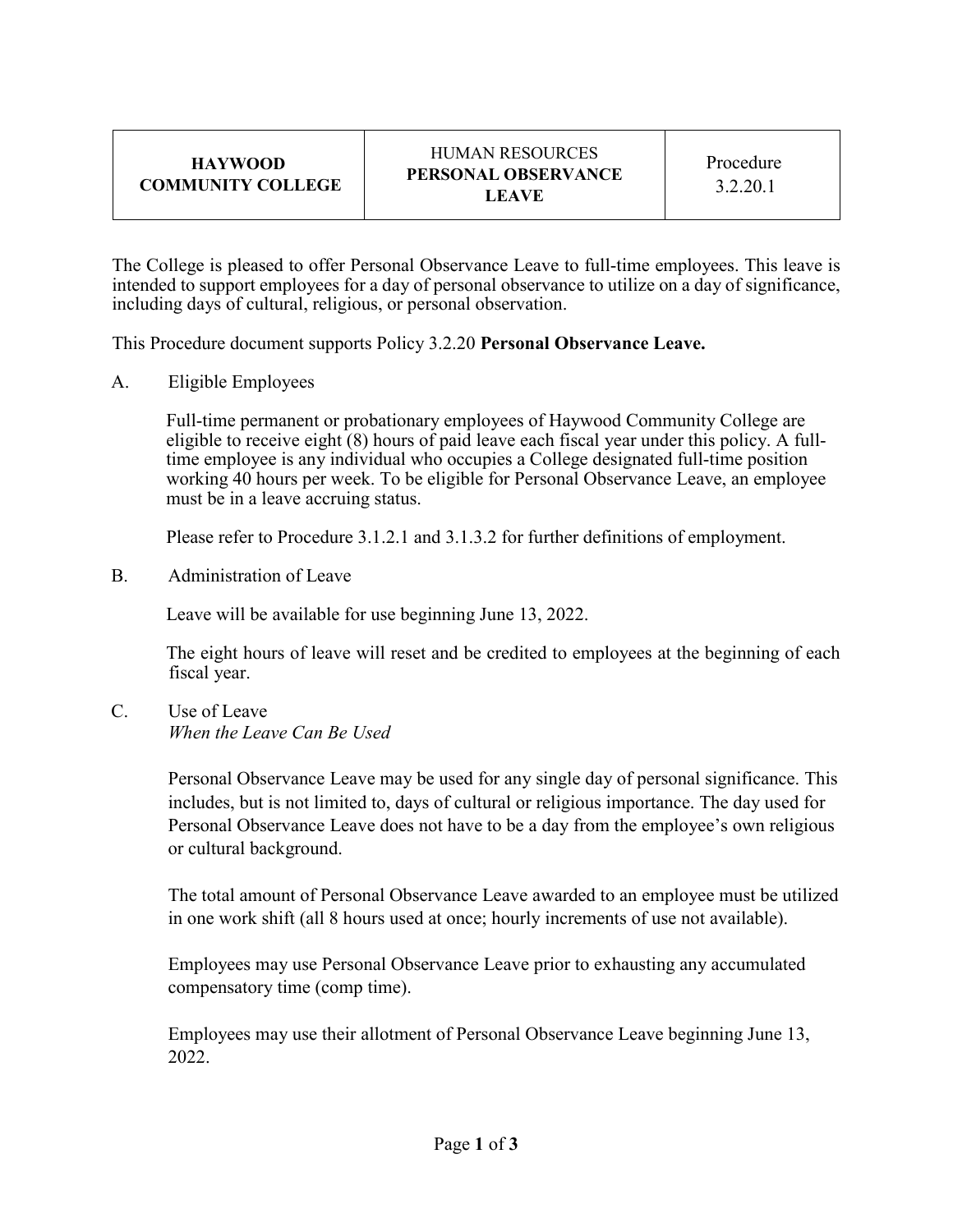## *Arranging to Take the Day of Leave*

Employees should request Personal Observance Leave at least two weeks before the leave is needed unless such notice is impractical. Regardless of the employee's religious or cultural background, any day that the employee identifies as significant for cultural, religious, or personal reasons qualifies under the Executive Order and this Policy. The College will not question whether an employee's identification of a particular day for Personal Observance Leave is sincere and legitimate.

The College will, to the greatest extent possible, allow employees to use the leave at the time requested. However, the supervisor or other manager may require that the Personal Observance Leave be taken at a time other than the one requested, based on the needs of the College.

Supervisors are encouraged to accommodate employees who may want to recognize the same day for Personal Observance Leave. However, when necessary to avoid impact to college services, supervisors may ask employees to take their leave on different days.

D. How Personal Observance Leave is Credited during Hire and Transfer

The following business processes apply for existing employees, new hires, and reinstatements:

- At the time this Policy goes into effect, eligible employees at the College will be credited with leave.
- Newly hired employees shall be credited with leave immediately upon their employment with the College.
- Separated employees that are re-employed within the same fiscal year will receive the same amount of leave as a newly hired employee unless they previously utilized the leave within the same fiscal year.
- E. Other Limitations
	- If an employee transfers from another College or agency that might have adopted a similar leave provision, any balance would not be transferred to Haywood Community College. Similarly, leave would not be transferred from Haywood Community College to another agency that might have adopted a similar leave provision.
	- Personal Observance Leave not taken by the end of the fiscal year is forfeited; it shall not be carried into the next fiscal year.
	- Personal Observance Leave has no cash value and cannot be converted into retirement credit. Employees shall not be paid for unused Personal Observance Leave